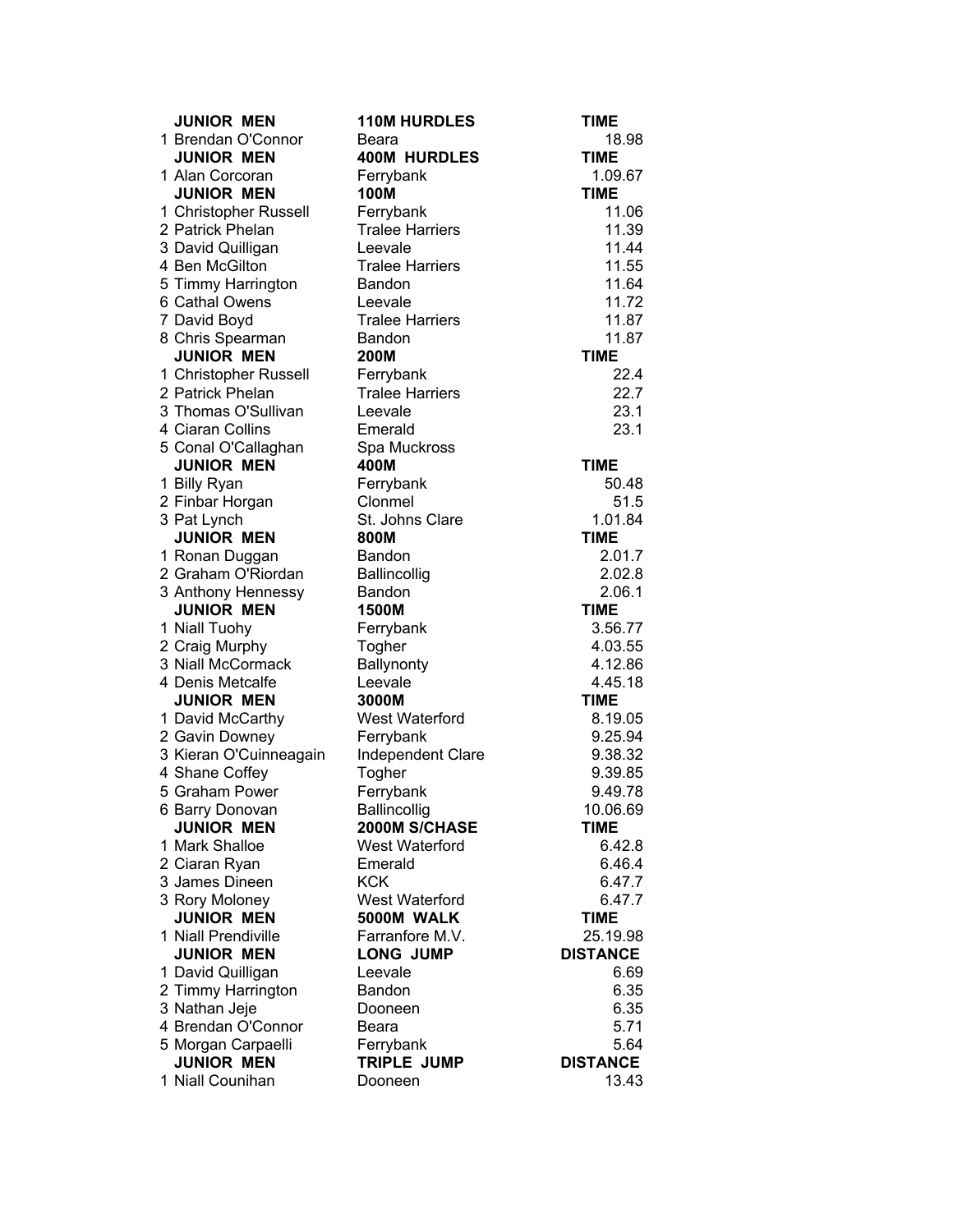| 2 Timmy Harrington                 | Bandon                 | 11.73                |
|------------------------------------|------------------------|----------------------|
| 3 Michael Healy                    | Youghal                | 11.47                |
| <b>JUNIOR MEN</b>                  | <b>HIGH JUMP</b>       | <b>HEIGHT</b>        |
| 1 Michael Healy                    | Youghal                | 1.8                  |
| 2 Andrew Kearney                   | <b>Tralee Harriers</b> | 1.75                 |
| 3 Philip Doherty                   | Youghal                | 1.65                 |
| <b>JUNIOR MEN</b>                  | <b>POLE VAULT</b>      | <b>HEIGHT</b>        |
| 1 Mark Bannon                      | <b>West Waterford</b>  | 3.6                  |
| 2 Thomas Houlihan                  | West Waterford         | 3.5                  |
| 3 James Flanagan                   | Youghal                | 3                    |
| 4 Michael Healy                    | Youghal                | 2.8                  |
| <b>JUNIOR MEN</b>                  | <b>HAMMER</b>          | <b>DISTANCE</b>      |
| 1 Andrew Kenneally                 | Old Abbey              | 44.89                |
| 2 Micheal Whelan                   | Lios Tuathail          | 41.15                |
| 3 Daniel Clifford                  | Farranfore M.V.        | 39.39                |
| 4 Pius McGrath                     | Limerick AC            | 22.47                |
| <b>JUNIOR MEN</b>                  | <b>JAVELIN</b>         | <b>DISTANCE</b>      |
| 1 David Shine                      | <b>BIAC</b>            | 47.81                |
| 2 Shane Kennedy                    | Ferrybank              | 37.79                |
| 3 Pius McGrath                     | Limerick AC            | 32.68                |
|                                    | JAVELIN 700g           |                      |
| <b>Philip Burns</b>                | Belgooly               | 50.68                |
| <b>JUNIOR MEN</b>                  | DISCUS 1.5             | <b>DISTANCE</b>      |
| 1 Daniel Clifford                  | Farranfore M.V.        | 48.79                |
|                                    | <b>DISCUS</b>          |                      |
| 2 Dale Kennedy                     | Ferrybank              | 37.29                |
| 3 Eoin Murphy                      | <b>BIAC</b>            | 31.09                |
| 4 Shane Kennedy                    | Ferrybank              | 26.74                |
| 5 Pius McGrath                     | Limerick AC            | 17.95                |
| <b>JUNIOR MEN</b>                  | <b>SHOT</b>            | <b>DISTANCE</b>      |
| 1 Daniel Clifford                  | Farranfore M.V.        | 12.17                |
| 2 Micheal Whelan                   | Lios Tuathail          | 11.82                |
| 3 Dale Kennedy                     | Ferrybank              | 11.55                |
| 4 Shane Kennedy                    | Ferrybank              | 11.2                 |
| 5 David Shine                      | <b>BIAC</b>            | 10.75                |
| 6 Eoin Murphy                      | <b>BIAC</b>            | 10.64                |
| <b>JUNIOR MEN</b>                  | <b>36 Lb DISTANCE</b>  | <b>DISTANCE</b>      |
| 1 Owen Murphy                      | <b>BIAC</b>            | 6.74                 |
| 2 Micheal Whelan                   | Lios Tuathail          | 6.68                 |
| 3 David Shine                      | <b>BIAC</b>            | 6.55                 |
| 4 Daniel Clifford                  | Farranfore M.V.        | 6.13                 |
| <b>JUNIOR MEN</b>                  | RELAY 4 X 400M         | <b>TIME</b>          |
| 1 Leevale                          |                        | 44.84                |
| 2 Bandon                           |                        | 46.92                |
| 3 Tralee Harriers                  |                        | 49.65                |
|                                    |                        |                      |
| <b>U 23 MEN</b>                    | <b>100M</b>            | <b>TIME</b>          |
| 1 Carl McNamara                    | Leevale                | 10.83                |
| 2 Derek Duff                       | Leevale                | 11.06                |
| 3 Gregor Toohey                    | <b>Galway City Hrs</b> | 12.05                |
| 4 Stephen Field<br><b>U 23 MEN</b> | Leevale<br>200M        | 12.55<br><b>TIME</b> |
| 1 Carl McNamara                    |                        | 22.3                 |
|                                    | Leevale                |                      |
| 2 Derek Duff                       | Leevale                | 22.38                |